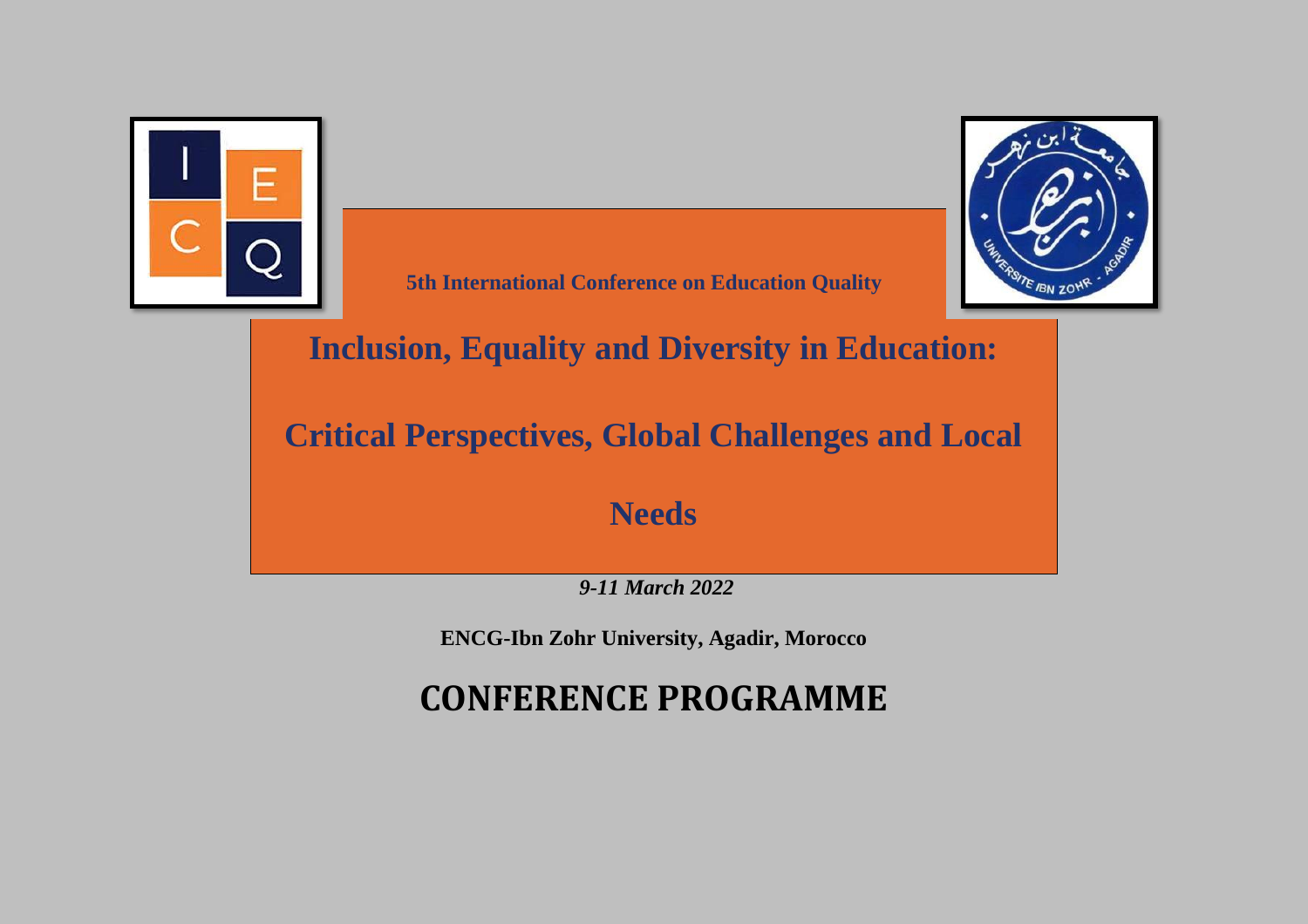| $UTC+1$         | Day 1: Wednesday 9th March 2022                                                                                                                                                                                                                                                                                                                                                                                                                                                                                                                                                                                      |                                                                                                                                                                                                                                                                                                                                                                                                                                                                                                                                                                                                                  |                                                                                                                                                                                                                                                                                                                                               |                                                                                                                                                                                                                                                                                                                                                                                                                                                                                                                                                                                                                                                                                                                              |                                                                                                                                                                                                                                                                                                                                                                                                                                                                                                                                                          |                                                                                                                                                                                                                              |  |
|-----------------|----------------------------------------------------------------------------------------------------------------------------------------------------------------------------------------------------------------------------------------------------------------------------------------------------------------------------------------------------------------------------------------------------------------------------------------------------------------------------------------------------------------------------------------------------------------------------------------------------------------------|------------------------------------------------------------------------------------------------------------------------------------------------------------------------------------------------------------------------------------------------------------------------------------------------------------------------------------------------------------------------------------------------------------------------------------------------------------------------------------------------------------------------------------------------------------------------------------------------------------------|-----------------------------------------------------------------------------------------------------------------------------------------------------------------------------------------------------------------------------------------------------------------------------------------------------------------------------------------------|------------------------------------------------------------------------------------------------------------------------------------------------------------------------------------------------------------------------------------------------------------------------------------------------------------------------------------------------------------------------------------------------------------------------------------------------------------------------------------------------------------------------------------------------------------------------------------------------------------------------------------------------------------------------------------------------------------------------------|----------------------------------------------------------------------------------------------------------------------------------------------------------------------------------------------------------------------------------------------------------------------------------------------------------------------------------------------------------------------------------------------------------------------------------------------------------------------------------------------------------------------------------------------------------|------------------------------------------------------------------------------------------------------------------------------------------------------------------------------------------------------------------------------|--|
| $12.00 - 12.15$ | <b>Opening Ceremony</b>                                                                                                                                                                                                                                                                                                                                                                                                                                                                                                                                                                                              |                                                                                                                                                                                                                                                                                                                                                                                                                                                                                                                                                                                                                  |                                                                                                                                                                                                                                                                                                                                               |                                                                                                                                                                                                                                                                                                                                                                                                                                                                                                                                                                                                                                                                                                                              |                                                                                                                                                                                                                                                                                                                                                                                                                                                                                                                                                          |                                                                                                                                                                                                                              |  |
| $12.15 - 13.15$ | Inclusion and equity in education: a pathway to excellence<br>Keynote 1: Professor Mel Ainscow, MBE (Professor of Education University of Glasgow, Emeritus Professor at the University of Manchester UK and Adjunct Professor<br>at Queensland University of Technology, Australia).                                                                                                                                                                                                                                                                                                                                |                                                                                                                                                                                                                                                                                                                                                                                                                                                                                                                                                                                                                  |                                                                                                                                                                                                                                                                                                                                               |                                                                                                                                                                                                                                                                                                                                                                                                                                                                                                                                                                                                                                                                                                                              |                                                                                                                                                                                                                                                                                                                                                                                                                                                                                                                                                          |                                                                                                                                                                                                                              |  |
| $13.15 - 13.30$ |                                                                                                                                                                                                                                                                                                                                                                                                                                                                                                                                                                                                                      |                                                                                                                                                                                                                                                                                                                                                                                                                                                                                                                                                                                                                  |                                                                                                                                                                                                                                                                                                                                               | A cultural and educational taste of Morocco                                                                                                                                                                                                                                                                                                                                                                                                                                                                                                                                                                                                                                                                                  |                                                                                                                                                                                                                                                                                                                                                                                                                                                                                                                                                          |                                                                                                                                                                                                                              |  |
| $13.30 - 14.30$ | <b>Symposium Set A1</b>                                                                                                                                                                                                                                                                                                                                                                                                                                                                                                                                                                                              | <b>Symposium Set A2</b>                                                                                                                                                                                                                                                                                                                                                                                                                                                                                                                                                                                          | <b>Symposium Set A3</b>                                                                                                                                                                                                                                                                                                                       | <b>Symposium Set A4</b>                                                                                                                                                                                                                                                                                                                                                                                                                                                                                                                                                                                                                                                                                                      | <b>Symposium Set A5</b>                                                                                                                                                                                                                                                                                                                                                                                                                                                                                                                                  | <b>Symposium Set A6</b>                                                                                                                                                                                                      |  |
|                 | <b>Inclusive Pedagogy</b>                                                                                                                                                                                                                                                                                                                                                                                                                                                                                                                                                                                            | <b>Promoting Inclusive</b><br>education through use of<br><b>Technology</b>                                                                                                                                                                                                                                                                                                                                                                                                                                                                                                                                      | <b>Self-organized</b><br><b>Symposium 1:</b><br>« Le numérique au<br>service de la qualité<br>en éducation »                                                                                                                                                                                                                                  | Covid-19<br><b>Challenges</b>                                                                                                                                                                                                                                                                                                                                                                                                                                                                                                                                                                                                                                                                                                | <b>Special Education</b>                                                                                                                                                                                                                                                                                                                                                                                                                                                                                                                                 | <b>Self-organized</b><br><b>Symposium 2:</b><br>Anti-discriminatory<br>paths: Babette<br><b>Brown's work South</b><br>to South.                                                                                              |  |
|                 | Dr Caroline A. Jones<br>Centre for Lifelong Learning,<br>University of Warwick, England,<br>UK<br><b>Segregation, Integration and</b><br><b>Inclusion: The Changing</b><br><b>Landscape of Special Educational</b><br><b>Needs and Disability in England</b><br>'Colin's going to a school for<br>nutters and dumbos'<br>Hajar Ouknider<br>Ben M'sik, Hassan II University<br>Casablanca<br>Morocco.<br><b>Beyond Special and Inclusive</b><br><b>Education: Rethinking Models</b><br><b>CATTELL Alec</b><br><b>Texas Tech University</b><br>Texas, USA<br><b>Fostering Inclusion Through the</b><br><b>Syllabus</b> | <b>SHAKIR Dr. Muhammad</b><br>The Islamia University of Bahawalpur,<br>Pakistan<br><b>The Use of Animated Videos in</b><br><b>Learning Civic Skills: A Feasibility</b><br><b>Study of Primary School Students in</b><br><b>Pakistan</b><br><b>BYAD</b> Ismail<br>Mohamed Premier University, Oujda<br>Morocco<br><b>Moroccan University Students and</b><br><b>Distance Learning in the Wake of</b><br><b>Covid-19 Pandemic: Prospects and</b><br><b>Challenges</b><br>LAKSSOUMI Khadija<br>Sidi Mohammed Ben Abdellah, Fes<br>Morocco<br><b>Distance Learning In Higher</b><br><b>Education during COVID-19</b> | <b>Soufiane ROUISSI</b><br>Université Bordeaux Montaigne<br>France<br><b>Marine MOREAU</b><br>Université Bordeaux Montaigne<br>France<br>Séphora EL HAIK<br>Université Bordeaux Montaigne<br>France<br><b>Germain CARAVATI</b><br>Université Bordeaux Montaigne<br>France<br><b>Florian DOUARD</b><br>Université Bordeaux Montaigne<br>France | Harihara Bhesera<br>Research Scholar, Department of<br>Education<br>Central University of Punjab,<br>Bathinda, India<br>Shankar Lal Bika<br>Associate Professor, Department of<br>Education<br>Central University of Punjab,<br>Bathinda, India<br><b>Academic Crisis during Covid-19:</b><br><b>Challenges and Opportunities for</b><br>the Teachers and Students<br><b>ELBOUCHTI Mohammed</b><br>PhD Student, Ibn Zohr University<br><b>COVID-19: Challenges,</b><br>opportunities, and inequalities in<br>the Moroccan educational context<br><b>AOMAROU MOHAND</b><br>Hind<br>Faculté polydisciplinaire de Nador,<br>université Mohammed Premier<br>Morocco<br>Défis de l'enseignement à distance à<br>l'ère du COVID-19 | Ana Blazevic Simic & Stefanija<br>Kranjcina<br><b>University of Zagreb</b><br>Croatia<br>Leisure possibilities of students with<br>disabilities<br><b>Bina Parmar</b><br><b>Associate Tutor  Centre for Lifelong</b><br>Learning   The University of Warwick<br>Coventry<br><b>UK</b><br><b>Inclusion: Autism diagnosis in</b><br>females, is it camouflage or gender<br>bias?<br>سلوى حمدان<br>كلية اللغات والأداب، القنيطر ة<br>المملكة المغربية<br>Morocco<br>جو دة مؤسسات ر عاية ذو ي الاحتياجات<br>الخاصة من وجهة نظر الأسر المستفيدين من<br>الخدمة | Andrea Avendano Caneo<br>Independent scholar, Founder<br>Museo de la Nada.<br><b>Ronel Stevens</b><br>Independent scholar, activist.<br><b>Delores Athiemulam</b><br><b>Director Personal Dolls Training</b><br>South Africa |  |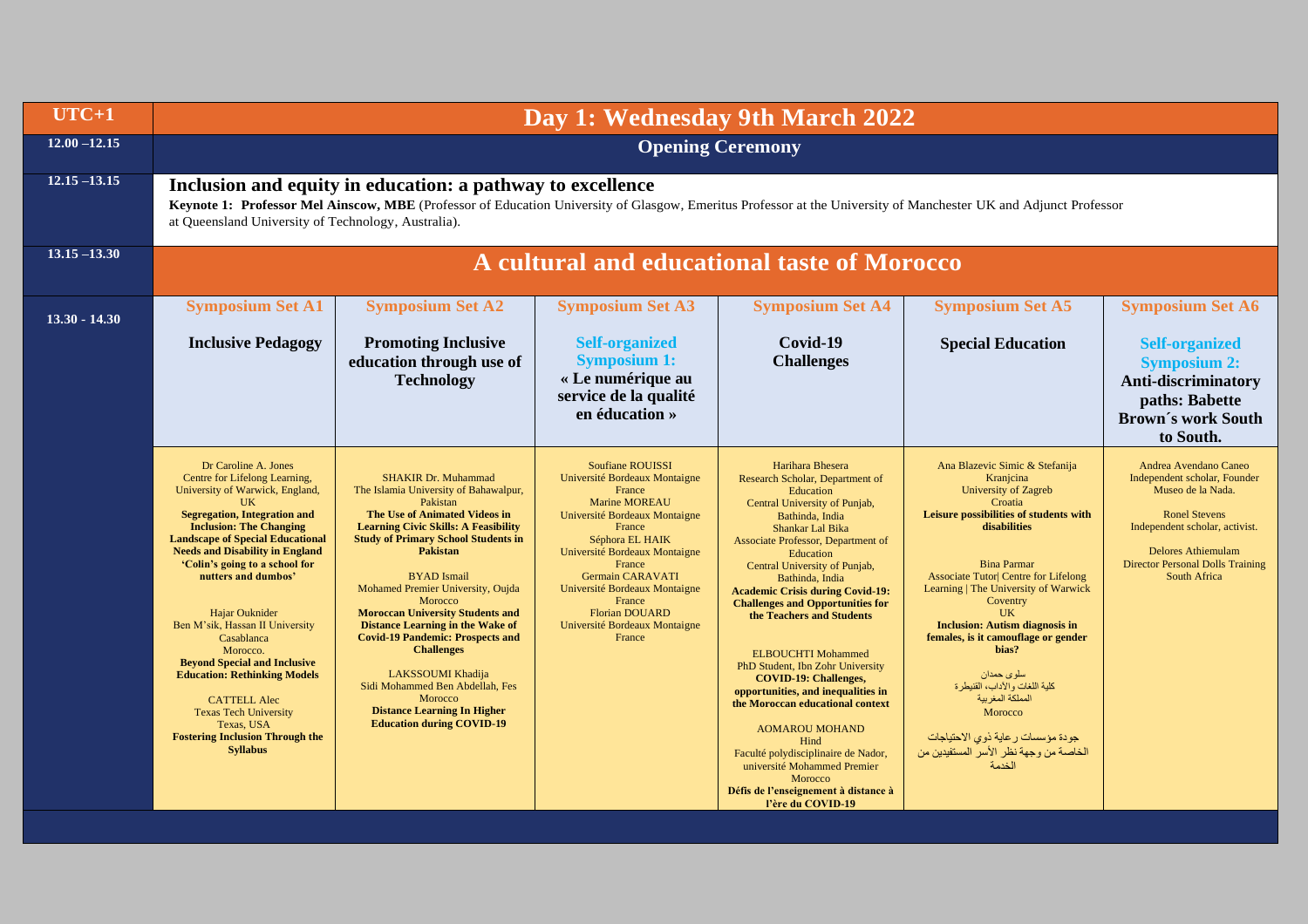| $14.30 - 15.30$ | <b>Symposium Set B1</b><br><b>Self-organized</b><br><b>Symposium 3:</b><br>The role of teacher<br>NGOs in improving the<br>quality of education<br>and contributing to<br>education<br>reforms: Focus on<br><b>ELT.</b> (Some examples<br>from MATE). | <b>Symposium Set B2</b><br>Pedagogical<br><b>Experiences</b>                                                                                                                                                                                                                                                                                                                                                                                                                                                                                                                                                                                | <b>Symposium Set B3</b><br><b>COVID-19:</b><br><b>Challenges,</b><br><b>Opportunities and</b><br><b>Inequalities</b> in<br><b>Educational</b><br><b>Contexts</b>                                                                                                                                                                                                                                                                                                                                                                                                                                                                                                                                                                              | <b>Symposium Set B4</b><br><b>Self-organized</b><br><b>Symposium 4:</b><br><b>EU Language and</b><br><b>Education Planning</b><br>and Policy regarding<br><b>Immigrants</b>                                                                                                                                                                                                                                                                                     | <b>Symposium Set B5</b><br><b>Online Education</b>                                                                                                                                                                                                                                                                                                                                                                                                                                                                            | <b>Symposium Set B6</b><br><b>Self-organized</b><br><b>Symposium 5:</b><br><b>Maximizing</b><br>Participation<br>through Systems<br>and Processes:<br><b>National and Local</b><br><b>Policy Initiatives</b>                                                                                                                                                                                                                                                                                                                                                                                                                                                                                                                  |
|-----------------|-------------------------------------------------------------------------------------------------------------------------------------------------------------------------------------------------------------------------------------------------------|---------------------------------------------------------------------------------------------------------------------------------------------------------------------------------------------------------------------------------------------------------------------------------------------------------------------------------------------------------------------------------------------------------------------------------------------------------------------------------------------------------------------------------------------------------------------------------------------------------------------------------------------|-----------------------------------------------------------------------------------------------------------------------------------------------------------------------------------------------------------------------------------------------------------------------------------------------------------------------------------------------------------------------------------------------------------------------------------------------------------------------------------------------------------------------------------------------------------------------------------------------------------------------------------------------------------------------------------------------------------------------------------------------|-----------------------------------------------------------------------------------------------------------------------------------------------------------------------------------------------------------------------------------------------------------------------------------------------------------------------------------------------------------------------------------------------------------------------------------------------------------------|-------------------------------------------------------------------------------------------------------------------------------------------------------------------------------------------------------------------------------------------------------------------------------------------------------------------------------------------------------------------------------------------------------------------------------------------------------------------------------------------------------------------------------|-------------------------------------------------------------------------------------------------------------------------------------------------------------------------------------------------------------------------------------------------------------------------------------------------------------------------------------------------------------------------------------------------------------------------------------------------------------------------------------------------------------------------------------------------------------------------------------------------------------------------------------------------------------------------------------------------------------------------------|
|                 | Mohammed Hassim, ELT supervisor,<br>Teacher trainer and textbook writer<br>Morocco<br>Naima Iben Hammou, Teacher of<br>English, Al Majd High School, Agadir.<br>Morocco<br>Ahmed Ait Bella, ELT Teacher, Al Majd<br>High School, Agadir<br>Morocco.   | Naima Trimasse<br>Faculty of Letters and Human sciences<br><b>Ibn Zohr University</b><br>Morocco<br>The Use of Reflective Reports in Higher<br><b>Education</b><br><b>RAZKANE Hassane</b><br>Chouaib Doukkali University<br>Morocco<br><b>Effects of explicit reading strategy</b><br>instruction on struggling learners' reading<br>comprehension performance in English as<br>a third language<br><b>SAYEH Adil Youssef</b><br>Chouaib Doukkali University<br>Morocco<br><b>Second-Baccalaureate Students'</b><br><b>Performance in French Exams and their</b><br>Perception of the Ease of Use of the Four<br><b>Language Modalities</b> | <b>Ouafa BARAKAT</b><br>Université Ibn Zohr<br><b>Abdelaziz BENDOU</b><br>Université Ibn Zohr Agadir<br>Morocco<br><b>Covid 19 &amp; Innovation Pédagogique</b><br>Numérique : Cas de l'Université Ibn Zohr<br>Laila OUCHEN<br>Ecole Normale supérieur de Marrakech<br>Morocco<br>Pr. TIFROUTE Lahcen<br>Université Cadi Ayyad Marrakech<br>Morocco<br>Pr. EL HARIRI Khadija<br>Université Cadi Ayyad Marrakech<br>Morocco<br><b>Impact Des Soft Skills sur L'apprentissage</b><br>au Temps de<br>La Covid-19 : Cas des Etudiants de<br>l'Université Cadi Ayyad<br><b>Fatima JABBOUR</b><br>FLSH, université Ibn Zohr, Agadir<br>Morocco<br>La vie estudiantine : l'apprentissage au<br>cours des inégalités. Cas de l'Université<br>d'Agadir | Dr. Youssef Tamer, Ibn Zohr University,<br>Agadir, Morocco.<br>- Dr. Jan Jaap De Ruiter, Tiburg University,<br>The Netherlands<br>- Dr. Chantal Tetreault, Michigan State<br>University, USA<br>- Michaël Salingardes, Paris VIII,<br>Vincennes, France<br>Emmanuelle Huguet, Centre Privé de<br>Recherche Pédagogique pour le préscolaire,<br>Casablanca, Morocco.<br>- Dr. Montserrat Benítez Fernández, Escuela<br>de Estudios Árabes, CSIC, Granada, Spain. | Maroua Harrif<br>Moulay Ismail University in Meknès,<br>Morocco.<br>The effect of Blended Learning on<br><b>EFL Classroom Management in</b><br><b>Moroccan Universities while Teaching</b><br><b>Millenials and Gen Z</b><br>EL ARBAOUI Fatima Zahra<br>Sultan Moulay Slimane University, Beni<br>Mellal<br>Morocco<br>The Post-Covid Future from an<br><b>Equity Lens in Higher Education</b><br><b>ASSERRAR Ilham</b><br>Ibn Zohr University, Agadir,<br>Moroco<br><b>SOCIAL NETWORKS: TIME TO</b><br><b>WIN BACK TRUST</b> | <b>Sharing Practitioner Research at</b><br>the National Award for Special<br><b>Educational Needs Coordination</b><br>at the University of Worcester<br>Dr Sean Bracken<br>Principal Lecturer, Principal Course Lead,<br>the National Award SENCO.<br><b>UK</b><br><b>Nick Broomfield</b><br>School-based Special Educational Needs<br>Coordinator (SENCO) and PG Cert student<br>Kiera Langford<br><b>School-based Special Educational Needs</b><br>Coordinator (SENCO) and PG Cert<br>Student<br><b>Danielle Shipley</b><br>School-based Special Educational Needs<br>Coordinator (SENCO) and PG Cert<br>Student<br><b>Michelle Stokes</b><br>School-based Special Educational Needs<br>Coordinator (SENCO) PG Cert Student |
| $15.30 - 15.45$ |                                                                                                                                                                                                                                                       |                                                                                                                                                                                                                                                                                                                                                                                                                                                                                                                                                                                                                                             | <b>Break</b>                                                                                                                                                                                                                                                                                                                                                                                                                                                                                                                                                                                                                                                                                                                                  |                                                                                                                                                                                                                                                                                                                                                                                                                                                                 |                                                                                                                                                                                                                                                                                                                                                                                                                                                                                                                               |                                                                                                                                                                                                                                                                                                                                                                                                                                                                                                                                                                                                                                                                                                                               |
| $15.45 - 16.45$ | right to education?                                                                                                                                                                                                                                   | Keynote 2: Associate Professor Sindile Amina Ngubane-Mokiwa (UNISA)                                                                                                                                                                                                                                                                                                                                                                                                                                                                                                                                                                         |                                                                                                                                                                                                                                                                                                                                                                                                                                                                                                                                                                                                                                                                                                                                               |                                                                                                                                                                                                                                                                                                                                                                                                                                                                 | In/Exclusion of marginalised people from higher education during the pandemic: do HEIs respect or violate the                                                                                                                                                                                                                                                                                                                                                                                                                 |                                                                                                                                                                                                                                                                                                                                                                                                                                                                                                                                                                                                                                                                                                                               |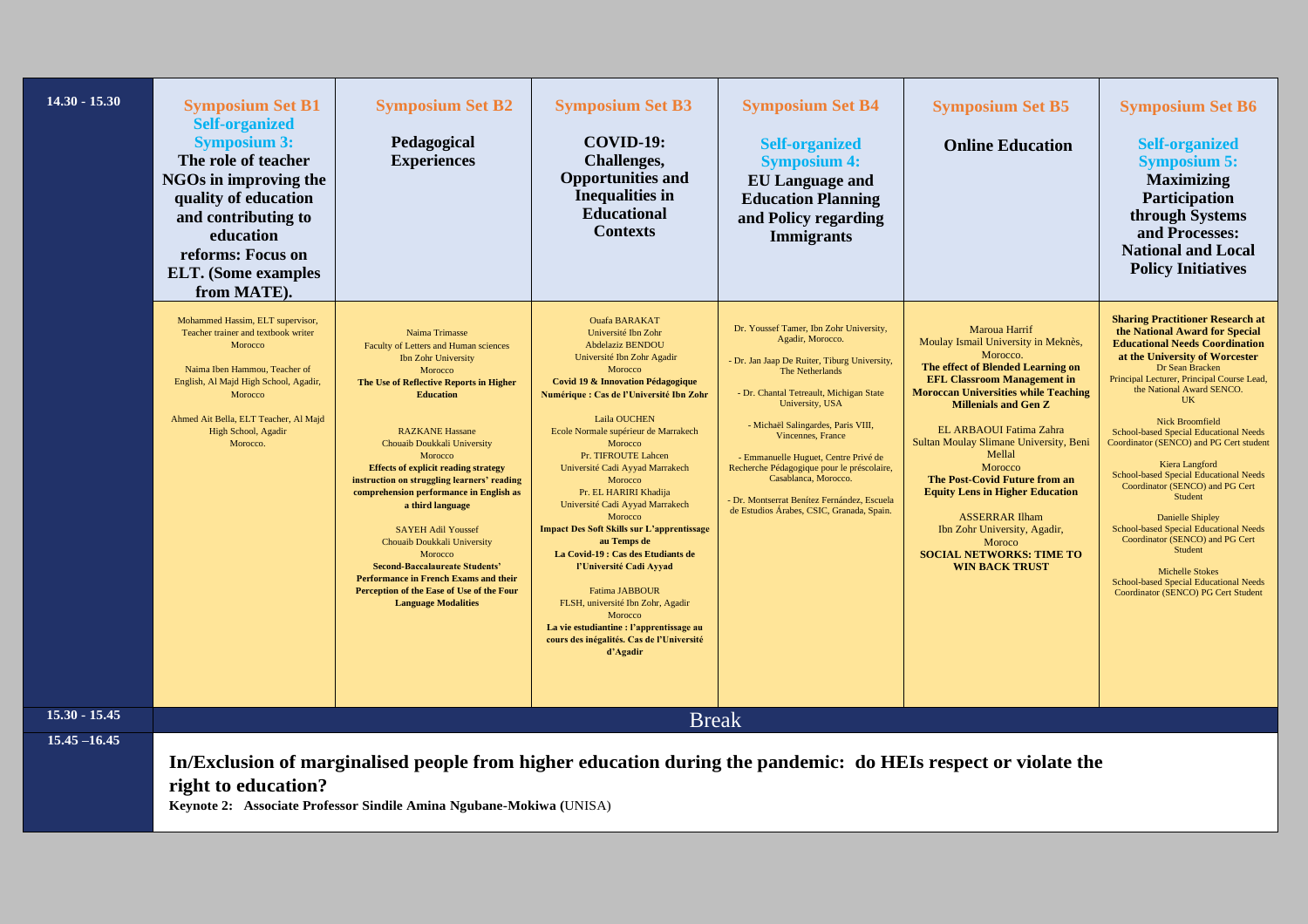| $16.45 - 17.45$ | <b>Symposium Set C1</b><br><b>Universal Design</b><br>for Learning                                                                                                                                                                                                                                                                                                                                                                                                                                                                                                                                                                                                                                                                                                                                       | <b>Symposium Set C2</b><br><b>Linguistic Diversity</b><br>and Intersectionality                                                                                                                                                                                                                                                                                                                                                                                                              | <b>Symposium Set C3</b><br><b>Making Inclusion and</b><br><b>Exclusion Visible</b>                                                                                                                                                                                                                                                                                                                                                                                                                                                                                                                      | <b>Symposium Set C4</b><br><b>Self-organized</b><br><b>Symposium 6:</b><br><b>Developing Inclusive</b><br>Pedagogy                                                                                                                                                                                                                                                                                                    | <b>Symposium Set C5</b><br><b>Promoting Inclusive</b><br><b>Communities and</b><br><b>Cultures through use of</b><br><b>Technology</b>                                                                                                                                                                                                                                                                                                                                                                                                                                           | <b>Symposium Set C6</b><br><b>Self-organized</b><br><b>Symposium 7:</b><br>Le management<br>public des systèmes<br>éducatifs face aux<br>crises                                                                                                                                                                     |
|-----------------|----------------------------------------------------------------------------------------------------------------------------------------------------------------------------------------------------------------------------------------------------------------------------------------------------------------------------------------------------------------------------------------------------------------------------------------------------------------------------------------------------------------------------------------------------------------------------------------------------------------------------------------------------------------------------------------------------------------------------------------------------------------------------------------------------------|----------------------------------------------------------------------------------------------------------------------------------------------------------------------------------------------------------------------------------------------------------------------------------------------------------------------------------------------------------------------------------------------------------------------------------------------------------------------------------------------|---------------------------------------------------------------------------------------------------------------------------------------------------------------------------------------------------------------------------------------------------------------------------------------------------------------------------------------------------------------------------------------------------------------------------------------------------------------------------------------------------------------------------------------------------------------------------------------------------------|-----------------------------------------------------------------------------------------------------------------------------------------------------------------------------------------------------------------------------------------------------------------------------------------------------------------------------------------------------------------------------------------------------------------------|----------------------------------------------------------------------------------------------------------------------------------------------------------------------------------------------------------------------------------------------------------------------------------------------------------------------------------------------------------------------------------------------------------------------------------------------------------------------------------------------------------------------------------------------------------------------------------|---------------------------------------------------------------------------------------------------------------------------------------------------------------------------------------------------------------------------------------------------------------------------------------------------------------------|
|                 | <b>Plantin Ewe Linda</b><br>Kristianstad University,<br>Sweden<br>Tracy Galvin, PhD student, Queen's<br>University Belfast,<br><b>UK</b><br>Dr Sean Bracken, Principal Lecturer,<br>University of Worcester,<br><b>UK</b><br><b>UDL</b> in a European context $-$ a<br>systematic literature review<br><b>GRONSETH Susie</b><br>University of Houston<br><b>USA</b><br><b>Universal Design for Learning as</b><br><b>Instructional-Design Theory</b><br>Marouane ZAKHIR, Associate<br>Chouaib Doukkali University<br>Morocco<br><b>Large Classroom Management: A</b><br><b>Universal Design for Learning</b><br><b>Model</b><br>Sana LAMTARA<br>Hassan II University, Casablanca<br>Morocco<br><b>Information Communication</b><br><b>Technology in favor of Universal</b><br><b>Design for Learning</b> | <b>BEN HAMMOU Salah</b><br>Hassan II university, ,<br>Morocco<br><b>Multilingual education in postcolonial</b><br>contexts: The case of Morocco<br><b>OUMMIH Mohamed</b><br><b>English for Africa Meknes</b><br>Morocco<br><b>Making EFL Coursebooks Inclusive:</b><br><b>Local Content for an International</b><br>Language<br>Aziz Driouch,<br><b>Ibn Zohr University</b><br>Morocco<br><b>Translanguaging as an inclusive</b><br>pedagogical practice in FL classes in<br>early education | Sundari Sethu<br><b>University of Worcester</b><br>UK<br>How do nurse academics at a UK<br>university attend to the learners'<br>diverse needs in a health<br>professionals' programme?<br><b>Mohamed ACHAMRAH</b><br><b>Mohamed V University</b><br>Morocco<br><b>Investigating Inclusive Pedagogy</b><br>and Practice with Moroccan<br><b>Teachers in Moroccan Primary</b><br><b>Schools</b><br>Anigri Mohamed<br>bn Zohr university,<br>Morocco<br><b>Inclusion vs Exclusion during</b><br><b>Covid-19: A New Perspective to</b><br><b>Distant Learning in Moroccan</b><br><b>Tertiary Education</b> | <b>Sharing findings from the EU</b><br><b>SCALE Project in Higher</b><br><b>Education</b><br><b>Smith Sharon</b><br><b>University of Worcester</b><br><b>UK</b><br>Patrick Clarke, Research Associate,<br><b>University of Worcester</b><br><b>UK</b><br>Sharon Smith, Senior Lecturer,<br><b>University of Worcester</b><br><b>UK</b><br>Richard Woolley, Professor of<br>Education, University of Hull<br><b>UK</b> | Abdeslam JAMAI<br>abdeslam@live.co.uk<br><b>Ibn Zohr University</b><br><b>Rethinking physical presence and</b><br>formal space: A case for virtualisation<br>of mainstream higher education.<br>Perspectives On Arabic As Foreign<br>Language Hybridization In The United<br><b>States</b><br><b>Perspectives On Arabic As Foreign</b><br><b>Language Hybridization In The</b><br><b>United States</b><br><b>Ghizlane AMAJID</b><br><b>Ibn Zohr University</b><br>Morocco<br>A comparative study of student's<br><b>Perceptions on online courses: Quality</b><br>and challenges | Youssef SADIK, FSJES- Agdal,<br>Université Mohammed V de Rabat<br>Morocco<br>Hamid Ammouri, FSJES Salé.<br>Université Mohammed V de Rabat<br>Morocco<br>Soufiane Aguida, FSJES Souissi,<br>Université Mohammed V de Rabat<br>Morocco<br>Ibtissam Immel,<br>FSJES Salé, Université Mohammed<br>V de Rabat<br>Morocco |
| $17.45 - 18.00$ | <b>Close Day 1 - Students Ambassadors</b><br><b>Virtual Tour</b>                                                                                                                                                                                                                                                                                                                                                                                                                                                                                                                                                                                                                                                                                                                                         |                                                                                                                                                                                                                                                                                                                                                                                                                                                                                              |                                                                                                                                                                                                                                                                                                                                                                                                                                                                                                                                                                                                         |                                                                                                                                                                                                                                                                                                                                                                                                                       |                                                                                                                                                                                                                                                                                                                                                                                                                                                                                                                                                                                  |                                                                                                                                                                                                                                                                                                                     |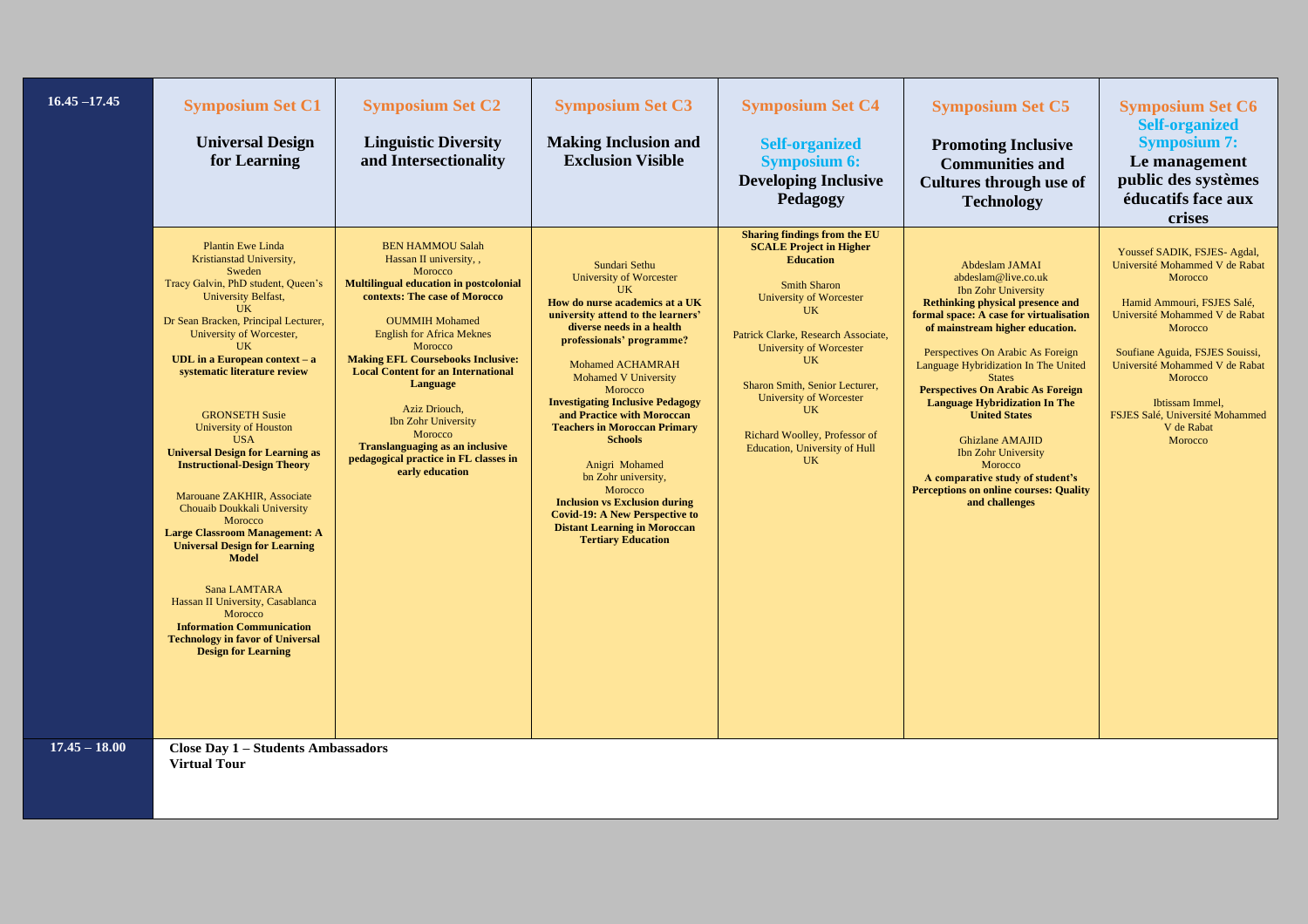| Day 2: Thursday 10th March 2022 |                                                                                                                                                                                                                                                                                                                                                                                                                                                                                                                                                                                                                                                                                                                                                                                                                                                                                     |                                                                                                                                                                                                                                                                                                                                                                                                                                                                                                                                                                                                                                                                                                  |                                                                                                                                                                                                                                                                                                                                                                                                                                                                                                                                                                                                                                                                                                                                                         |                                                                                                                                                                                                                                                                                                                                                                                                                                                                                                |                                                                                                                                                                                                                                                                                                                                                                                                                                                                                                                                                                                                                                                               |                                                                                                                                  |  |  |
|---------------------------------|-------------------------------------------------------------------------------------------------------------------------------------------------------------------------------------------------------------------------------------------------------------------------------------------------------------------------------------------------------------------------------------------------------------------------------------------------------------------------------------------------------------------------------------------------------------------------------------------------------------------------------------------------------------------------------------------------------------------------------------------------------------------------------------------------------------------------------------------------------------------------------------|--------------------------------------------------------------------------------------------------------------------------------------------------------------------------------------------------------------------------------------------------------------------------------------------------------------------------------------------------------------------------------------------------------------------------------------------------------------------------------------------------------------------------------------------------------------------------------------------------------------------------------------------------------------------------------------------------|---------------------------------------------------------------------------------------------------------------------------------------------------------------------------------------------------------------------------------------------------------------------------------------------------------------------------------------------------------------------------------------------------------------------------------------------------------------------------------------------------------------------------------------------------------------------------------------------------------------------------------------------------------------------------------------------------------------------------------------------------------|------------------------------------------------------------------------------------------------------------------------------------------------------------------------------------------------------------------------------------------------------------------------------------------------------------------------------------------------------------------------------------------------------------------------------------------------------------------------------------------------|---------------------------------------------------------------------------------------------------------------------------------------------------------------------------------------------------------------------------------------------------------------------------------------------------------------------------------------------------------------------------------------------------------------------------------------------------------------------------------------------------------------------------------------------------------------------------------------------------------------------------------------------------------------|----------------------------------------------------------------------------------------------------------------------------------|--|--|
| $09.00 - 12.00$                 | <b>In Person Student Conference, IZU</b>                                                                                                                                                                                                                                                                                                                                                                                                                                                                                                                                                                                                                                                                                                                                                                                                                                            |                                                                                                                                                                                                                                                                                                                                                                                                                                                                                                                                                                                                                                                                                                  |                                                                                                                                                                                                                                                                                                                                                                                                                                                                                                                                                                                                                                                                                                                                                         |                                                                                                                                                                                                                                                                                                                                                                                                                                                                                                |                                                                                                                                                                                                                                                                                                                                                                                                                                                                                                                                                                                                                                                               |                                                                                                                                  |  |  |
| $12.00 - 13.30$                 | <b>Symposium Set D1</b><br><b>Digital Learning</b><br><b>Environments</b>                                                                                                                                                                                                                                                                                                                                                                                                                                                                                                                                                                                                                                                                                                                                                                                                           | <b>Symposium Set D2</b><br>Qualité de<br>l'Enseignement                                                                                                                                                                                                                                                                                                                                                                                                                                                                                                                                                                                                                                          | <b>Symposium Set D3</b><br>التعليم عن بعد                                                                                                                                                                                                                                                                                                                                                                                                                                                                                                                                                                                                                                                                                                               | <b>Symposium Set D4</b><br>Pedagogical<br><b>Experiences</b>                                                                                                                                                                                                                                                                                                                                                                                                                                   | <b>Symposium Set D5</b><br><b>Inclusive Learning</b><br><b>Communities</b>                                                                                                                                                                                                                                                                                                                                                                                                                                                                                                                                                                                    | <b>Symposium Set D6</b><br><b>Self-organized</b><br><b>Symposium 8:</b><br>German<br><b>Immigration</b> in<br><b>Perspective</b> |  |  |
|                                 | Nouhayla BOUANBA<br><b>Noura EL FARISSI</b><br><b>Ouafa BARAKAT</b><br><b>Abdelaziz BENDOU</b><br><b>Ibn-Zohr University</b><br>Morocco<br><b>E-Learning in Higher Education:</b><br><b>Ibn-Zohr University Students as a</b><br><b>Case Study</b><br>Abdelaziz Ouajdouni<br>Abdelmalek Essaadi University,<br>Tangier<br>Morocco<br><b>Khalid Chafik</b><br>Abdelmalek Essaadi University,<br>Tangier<br>Morocco<br><b>Omar Boubker</b><br>Abdelmalek Essaadi University.<br>Tangier<br>Morocco<br>Higher School of Technology, Ibn<br>Zohr University, Agadir, Morocco<br><b>E-learning success determinants:</b><br><b>Empirical evidence from Ibn Zohr</b><br><b>University</b><br><b>QASSERRAS Lhoussine</b><br>lhoussine_qasserras@yahoo.com<br>Ibn Tofail University, Kinetra<br>Morocco<br>Moroccan students' experience on<br>the quality of self-paced online<br>learning | Abdelkhalil HIDANE<br>Université Ibn Zohr<br>Morocco<br>Et si la qualité de l'enseignement<br>passait par la connaissance fine de nos<br>étudiants Plaidover pour un<br>observatoire de la vie étudiante (OVE)<br>EL-ASRI Abdallah<br>Faculté des sciences d'Agadir, université<br>Ibn Zohr<br>Morocco<br>Quel est le degré d'adhésion des<br>étudiants à l'enseignement à distance à<br>la faculté des Sciences d'Agadir ?<br>Aziz ABOULAHCEN,<br>Université Ibn Zohr<br>Morocco<br><b>Lhassane JAOUHARI</b><br>Université Ibn Zohr<br>Morocco<br>Les facteurs explicatifs de<br>l'acceptation des réseaux sociaux par<br>les enseignants : cas des groupes<br>WhatsApp dans la ville d'Agadir. | جدي محمود الدكتور<br>واد كلميم لجهة والتكوين للتربية الجهوية الأكاديمية<br>نون<br>المغرب<br>Morocco<br>البحوث جودة من الرفع في الرفمية الأدوات دور<br>الميدانية<br>محمد طالب دبوس<br>جامعة الاستقلال<br>فلسطين<br>د داليا هواري<br>جامعة الاستقلال<br>فلسطين<br>د ر ناد عبدالله<br>جامعة بير زيت<br>فلسطبن<br>تقييم واقع جودة نظام التعليم الالكتروني في<br>التعليم عن بعد في الجامعات الفلسطينية في<br>ظل جائحة كورونا من وجهة نظر الطلبة<br>د. أوزال معاذ<br>المركز الجهوي لمهن التربية و التكوين<br>مرّ اكش۔آسفی<br>Morocco<br>التعليم عن بعد و رهان الجودة في التكوين :<br>مسلك تكوين أطر الإدارة التربوية في المركز<br>الجهوي لمهن التربية و التكوين مرّ اكش۔<br>آسفي نموذجا<br>خالد صقلى<br>Fez, Morocco<br>موانع تعليم الأطفال في الدول الفقير ة | <b>BENLAAYOUNI Abdelkarim</b><br>EST, Ibn Zohr university, Agadir<br>Morocco<br><b>Critical Pedagogy as a Pillar for</b><br><b>Enhancing Quality in Education</b><br><b>BOUHABA</b> Abdelmounaim<br><b>UNIVERSITY IBN TOFAIL</b><br><b>KENITRA</b><br>Morocco<br>Difficulties in the teaching/learning<br>process of physical science in high<br>school<br>Mohsine Wahib<br>Ibn Zohr University<br>Morocco<br><b>Addressing teacher language</b><br>awareness in an inclusive EFL<br>classroom | <b>Khaldoun Asmae</b><br>Al Akhawayn University, Ifrane Morocco<br>Study of the suitability of engineering<br>technical training and education at the<br><b>Moroccan Universities to the job market</b><br><b>MARROUNE Siham</b><br>Ibn Zohr university,<br>Agadir,<br>Morocco<br><b>Moroccan Higher Education Inclusion</b><br>between Intention and Unwavering<br><b>Commitments Teacher Capacity Building as</b><br>a Means of Survival<br><b>ICHOU</b> Abderazaq<br>FLSH, univeristy Hassan II, Mohammadia<br>Morocco<br><b>Promoting Equality and Inclusion Through</b><br><b>Rethinking Mediums of Instruction in</b><br><b>Moroccan public Schools</b> | Hamid Benbouazza, et al,.<br>Germany                                                                                             |  |  |
| $13.40 - 15.40$                 |                                                                                                                                                                                                                                                                                                                                                                                                                                                                                                                                                                                                                                                                                                                                                                                                                                                                                     |                                                                                                                                                                                                                                                                                                                                                                                                                                                                                                                                                                                                                                                                                                  |                                                                                                                                                                                                                                                                                                                                                                                                                                                                                                                                                                                                                                                                                                                                                         |                                                                                                                                                                                                                                                                                                                                                                                                                                                                                                |                                                                                                                                                                                                                                                                                                                                                                                                                                                                                                                                                                                                                                                               |                                                                                                                                  |  |  |
|                                 | Researching to Include: An interactive seminar for aspiring and inspiring researchers.<br><b>ICEQ / INCLUDE</b> (themes: Learner voice / Technologies / Intersectionalities)                                                                                                                                                                                                                                                                                                                                                                                                                                                                                                                                                                                                                                                                                                        |                                                                                                                                                                                                                                                                                                                                                                                                                                                                                                                                                                                                                                                                                                  |                                                                                                                                                                                                                                                                                                                                                                                                                                                                                                                                                                                                                                                                                                                                                         |                                                                                                                                                                                                                                                                                                                                                                                                                                                                                                |                                                                                                                                                                                                                                                                                                                                                                                                                                                                                                                                                                                                                                                               |                                                                                                                                  |  |  |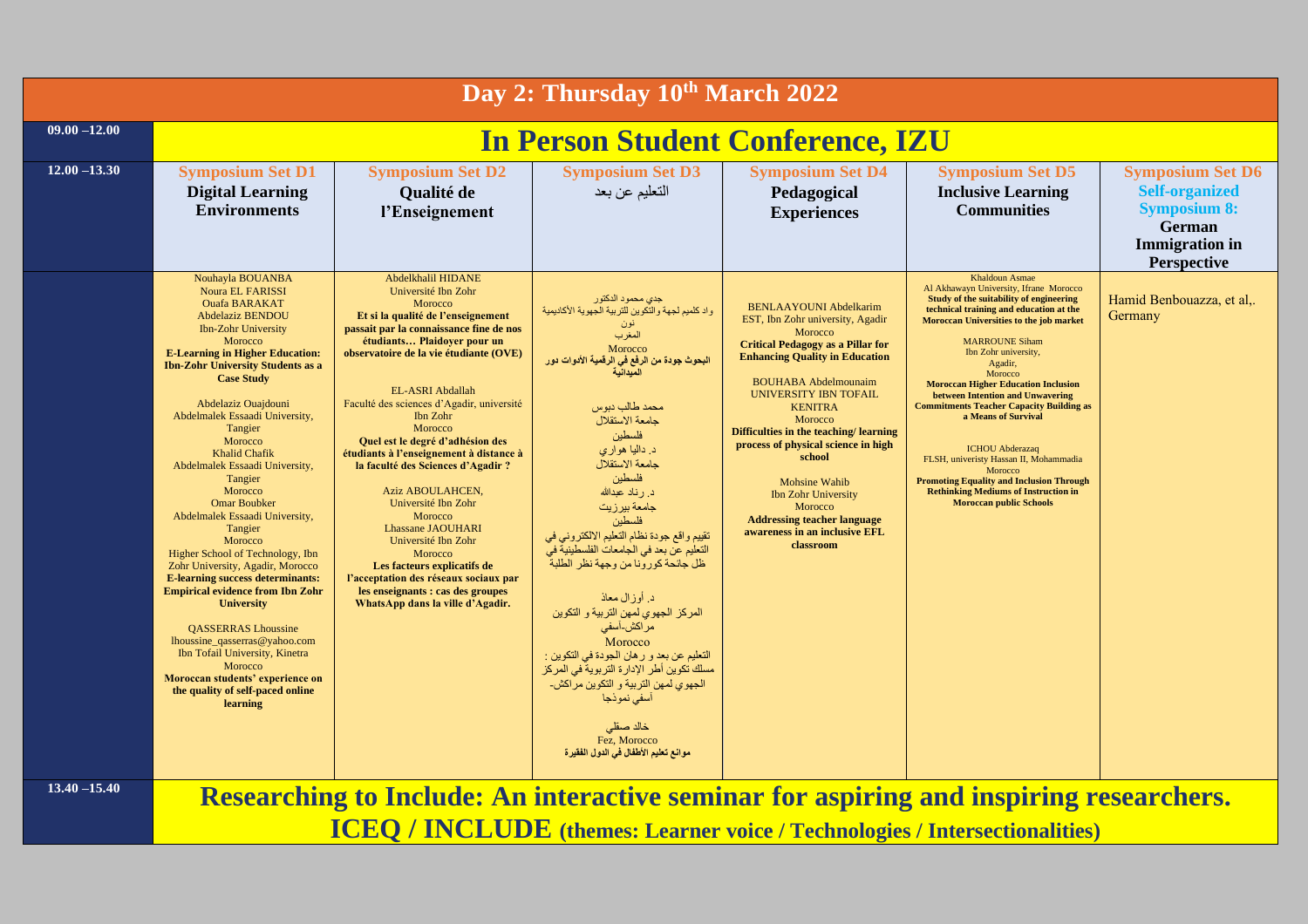| Day 3: Friday 11th March 2022 |                                                                                                                                                                                               |                                                                                        |                                                               |                                                                               |                                                                             |                                                                                        |  |  |
|-------------------------------|-----------------------------------------------------------------------------------------------------------------------------------------------------------------------------------------------|----------------------------------------------------------------------------------------|---------------------------------------------------------------|-------------------------------------------------------------------------------|-----------------------------------------------------------------------------|----------------------------------------------------------------------------------------|--|--|
| $12.00 - 12.15$               |                                                                                                                                                                                               |                                                                                        |                                                               |                                                                               |                                                                             |                                                                                        |  |  |
|                               | <b>Welcome and ICEQ Book / IJEQ launch</b>                                                                                                                                                    |                                                                                        |                                                               |                                                                               |                                                                             |                                                                                        |  |  |
| $12.15 - 13.15$               | Diversité et inclusion en éducation: usages des technologies numériques pour répondre aux besoins spécifiques                                                                                 |                                                                                        |                                                               |                                                                               |                                                                             |                                                                                        |  |  |
|                               | d'apprentissage des étudiants.                                                                                                                                                                |                                                                                        |                                                               |                                                                               |                                                                             |                                                                                        |  |  |
|                               | Diversity and Inclusion in Education: Using Digital Technologies to Meet Student Learning Requirements.<br>Keynote 3: Soufiane Rouissi (Vice President Université Bordeaux Montaigne, France) |                                                                                        |                                                               |                                                                               |                                                                             |                                                                                        |  |  |
| $13.15 - 13.30$               |                                                                                                                                                                                               |                                                                                        | <b>Student Ambassador Reflections</b>                         |                                                                               |                                                                             |                                                                                        |  |  |
| $13.30 - 14.30$               | <b>Symposium Set E1</b>                                                                                                                                                                       | <b>Symposium Set E2</b>                                                                | <b>Symposium Set E3</b>                                       | <b>Symposium Set E4</b>                                                       | <b>Symposium Set E5</b>                                                     | <b>Symposium Set E6</b>                                                                |  |  |
|                               | Covid-19 and                                                                                                                                                                                  | Pedagogical                                                                            | <b>National and Local</b>                                     | <b>Developing Inclusive</b>                                                   | L'Enseignement à                                                            | <b>Maximizing</b>                                                                      |  |  |
|                               | <b>Technology</b>                                                                                                                                                                             | <b>Experiences</b>                                                                     | <b>Policy Initiatives</b>                                     | <b>Policies and Practices</b>                                                 | <b>Distance</b>                                                             | <b>Participation through</b>                                                           |  |  |
|                               |                                                                                                                                                                                               |                                                                                        |                                                               |                                                                               | EL MAOUHAL Mokhtar                                                          | <b>Systems and Processes</b>                                                           |  |  |
|                               | Stéphane Caro, Professeur des<br>Universités,                                                                                                                                                 | <b>OMARAKLY Elmostafa</b>                                                              | <b>BEN-MEIR Yossef</b><br>University of Virginia              | <b>BRUCE Alan</b><br>UOC, Open University of Catalonia,                       | FLSH d'Agadir, université Ibn Zohr<br>Morocco                               | <b>KOUR Azize</b>                                                                      |  |  |
|                               | Université Bordeaux Montaigne,<br>Laboratoire MICA                                                                                                                                            | Ibn Zohr university<br>Morocco                                                         | <b>USA</b><br><b>Education and Sustainable</b>                | <b>Barcelona</b><br>Spain                                                     | La fracture numérique : l'inclusion                                         | azize.kour@ensias.um5.ac.ma<br><b>ENSIAS Mohamed V University, Rabat</b>               |  |  |
|                               | France<br>Pandémie et formation à distance :                                                                                                                                                  | The Pedagogical Value of Portfolio as<br>an Alternative mode of assessment             | <b>Development in Morocco</b>                                 | The TEFL-ePAL Initiative: Digital<br><b>Innovation for Inclusion and</b>      | <b>OUMASST Abdellah</b><br>Faculté des sciences d'Agadir, université        | Morocco<br>Will (Not) the Integration of 'Life                                         |  |  |
|                               | la pratique instrumentale musicale<br>depuis des vidéos                                                                                                                                       | within the Moroccan EFL common<br>core writing classes                                 | <b>BOUHADIBA Farouk</b><br>University of Oran 2, Mohamed Ben  | <b>Capacity Building in Palestinian</b><br><b>Higher Education</b>            | Ibn Zohr<br>Morocco                                                         | <b>Skills' Boost the quality of training</b><br><b>Computer Science Engineers in</b>   |  |  |
|                               | Hafssa Chahbane                                                                                                                                                                               |                                                                                        | Ahmed                                                         | <b>FATI Mervem</b>                                                            | Quelle est l'identité numérique des<br>usagers de la plateforme Moodle à la | Morocco?                                                                               |  |  |
|                               | Sidi Mohamed Ben Abdellah<br>University                                                                                                                                                       | <b>BENHADJ Yassine</b>                                                                 | Algeria<br>The Teacher's Profile and the                      | f.fati.meryem@gmail.com<br>Arab open University,                              | faculté des sciences d'Agadir ?                                             | <b>Hassim Samy</b><br>Samy.hassim@uit.ac.ma                                            |  |  |
|                               | Morocco.                                                                                                                                                                                      | Moulay Ismail University,<br>Morocco                                                   | <b>CBLT</b> in Algeria: prospects and<br>perspectives         | Bahrain                                                                       | <b>ZENIRA</b> Aicha                                                         | Ibn Tofail University, Kenitra<br>Morocco                                              |  |  |
|                               | <b>Digital Divide and Covid-19</b><br><b>Pandemic: Uncovering Inequalities</b>                                                                                                                | <b>Promoting the Development of Sot</b><br><b>Skills through Project-Based</b>         | Rachid Acim                                                   | <b>Ensuring Quality Based Inclusive</b><br><b>Education Through Online</b>    | FLSH d'Agadir, université Ibn Zohr<br>Morocco                               | <b>Morocco's Language Policy and the</b><br><b>Shift to English as a First Foreign</b> |  |  |
|                               | among Sidi Mohammed Ben<br><b>Abdellah University BA Students</b>                                                                                                                             | <b>Learning: An explorative inquiry</b>                                                | Ibn Zohr University - Agadir<br>Morocco                       | <b>Teaching and Learning- Critical</b><br><b>Insights</b>                     | Quel modèle d'intégration<br>pédagogique des TIC choisir pour le            | <b>Language: Students' and Teachers'</b>                                               |  |  |
|                               | <b>Mokhtar EL MAOUHAL1</b>                                                                                                                                                                    | Neirouz Nadori<br>Chouaib Doukkali university                                          | <b>Lecturing in a Medieval University</b><br><b>Classroom</b> | Sarah Hebbouch                                                                | contexte éducatif marocain ?                                                | <b>Attitudes</b>                                                                       |  |  |
|                               | Professeur chercheur UIZ Agadir<br>Morocco                                                                                                                                                    | Morocco<br><b>Schools and inequality: A</b>                                            |                                                               | Mohammed V University, Rabat,<br>Morocco                                      |                                                                             | <b>OUISSAM Bitari</b><br>Ibn Tofail university, Kinetra,                               |  |  |
|                               | BrahimABARAGH2<br>Docteur en SIC, Université le Havre                                                                                                                                         | <b>Correlational Analysis of Public and</b><br><b>Private School Students' Reading</b> |                                                               | <b>Reflections on Inclusive Education</b><br>with International Students: The |                                                                             | Morocco<br><b>RAHMOUN Miloud</b>                                                       |  |  |
|                               | Normandie<br>France                                                                                                                                                                           | <b>Achievement</b>                                                                     |                                                               | <b>Case of the English Department at</b><br>the Faculty of Letters and Human  |                                                                             | Ibn Zohr university, Agadir<br>Morrocco                                                |  |  |
|                               | Quand les dispositifs médiatisés<br>font des apprenants des «                                                                                                                                 |                                                                                        |                                                               | <b>Sciences in Rabat</b>                                                      |                                                                             | <b>Studying Literature Between</b>                                                     |  |  |
|                               | producteurs » et de mutualisation<br>des connaissances                                                                                                                                        |                                                                                        |                                                               |                                                                               |                                                                             | <b>Acceptance and Denial In English</b><br><b>Departments</b>                          |  |  |
|                               |                                                                                                                                                                                               |                                                                                        |                                                               |                                                                               |                                                                             |                                                                                        |  |  |
|                               | <b>Isam Mrah</b><br>Mohammed the First University                                                                                                                                             |                                                                                        |                                                               |                                                                               |                                                                             |                                                                                        |  |  |
|                               | Morocco<br><b>Distance learning in times of crisis:</b>                                                                                                                                       |                                                                                        |                                                               |                                                                               |                                                                             |                                                                                        |  |  |
|                               | <b>Towards enhancing Student' skills</b><br>development                                                                                                                                       |                                                                                        |                                                               |                                                                               |                                                                             |                                                                                        |  |  |
|                               |                                                                                                                                                                                               |                                                                                        |                                                               |                                                                               |                                                                             |                                                                                        |  |  |